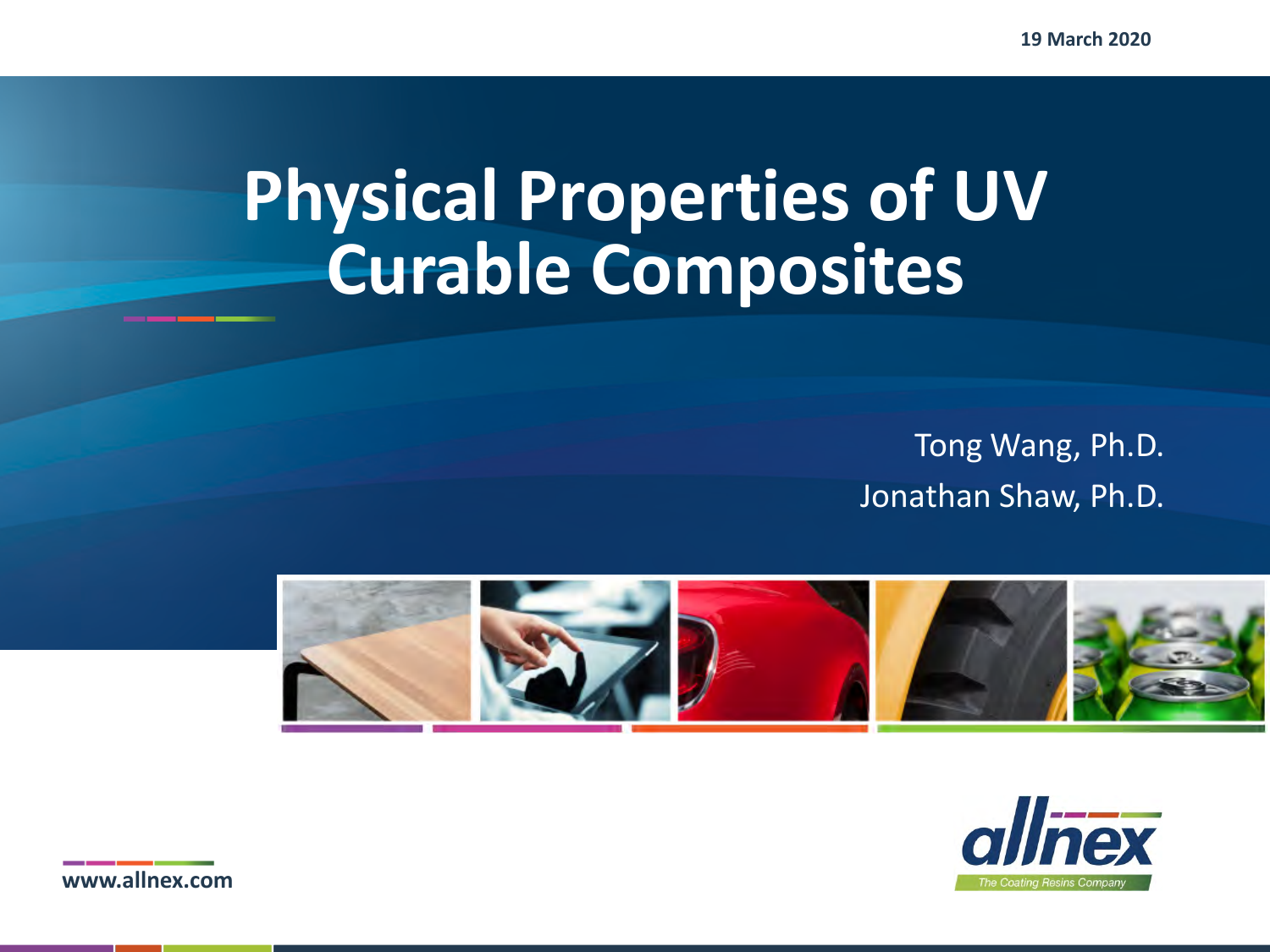#### **Composites - Definition**

- Two or more materials with markedly different physical or chemical properties – categorized as "matrix" and "reinforcement" – combined in a way to act in concert, yet remain separate and distinct because they don't fully merge or dissolve into one another.
- While other materials are technically composites, this term has come to refer to a combination of resin and fiber reinforcement, sometimes called "fiber-reinforced polymers" or FRP composites.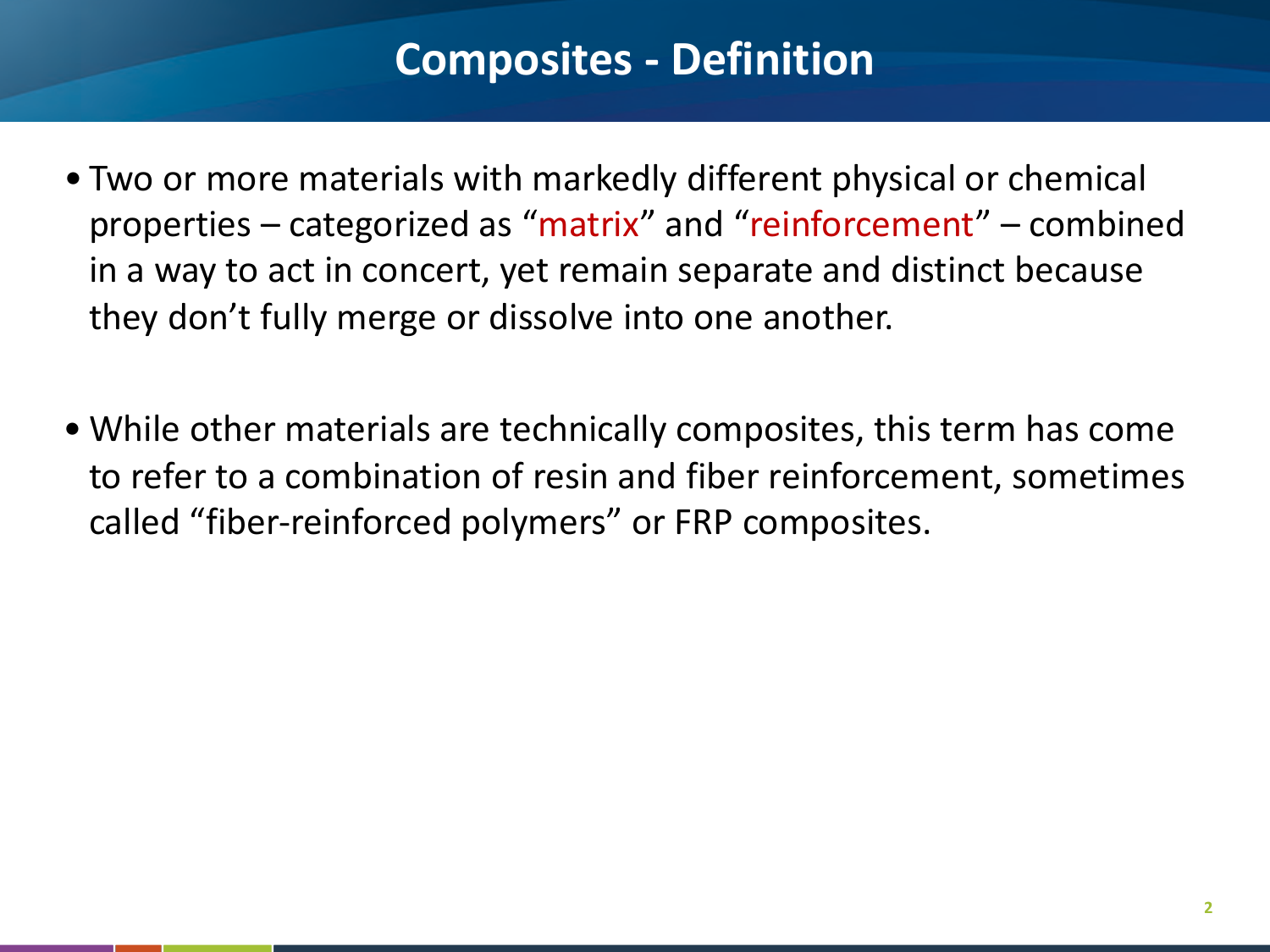## **Benefits and boundaries of UV curing technologies**

| <b>Thermally-Cured system</b>                                                                                                | <b>UV-Cured system</b>                                                      |  |  |  |  |  |  |
|------------------------------------------------------------------------------------------------------------------------------|-----------------------------------------------------------------------------|--|--|--|--|--|--|
|                                                                                                                              | <b>Fiber Type</b>                                                           |  |  |  |  |  |  |
| • All fiber types<br>• Glass fiber                                                                                           |                                                                             |  |  |  |  |  |  |
|                                                                                                                              | <b>Curing Equipment</b>                                                     |  |  |  |  |  |  |
| Heating chamber (typically high investment and requiring<br>big floor space)                                                 | • UV lamps more cost effective and having small floor<br>space requirements |  |  |  |  |  |  |
| $\cdot$ 70-180 minutes @                                                                                                     | # Typical Reasons to Implement UV Curing<br>cation                          |  |  |  |  |  |  |
| Heating chamber                                                                                                              | <b>Fast Curing: High Throughput with Low Investment</b>                     |  |  |  |  |  |  |
| Once components •                                                                                                            | Single Component System with "No" Potlife – Cure on Demand                  |  |  |  |  |  |  |
| • Temp / %RH condi •                                                                                                         | <b>Reduce Energy Consumption and Ecological Footprint</b>                   |  |  |  |  |  |  |
|                                                                                                                              | <b>Emissions (Styrene)</b>                                                  |  |  |  |  |  |  |
| Impact on ecological footprint                                                                                               |                                                                             |  |  |  |  |  |  |
| Regulatory risks                                                                                                             | • Very low to no VOCs                                                       |  |  |  |  |  |  |
| Incineration (Installation)                                                                                                  |                                                                             |  |  |  |  |  |  |
|                                                                                                                              | <b>Cleaning of Processing Equipment</b>                                     |  |  |  |  |  |  |
| • Virtually unlimited open time (no pot life) Resin stays<br>• 0.5-1h / production shift<br>liquid and can easily be removed |                                                                             |  |  |  |  |  |  |
|                                                                                                                              | <b>Resin Waste</b>                                                          |  |  |  |  |  |  |
| Excess in resin bath has to be removed<br>• Waste disposal / processing cost                                                 | Excess in resin bath can be re-used                                         |  |  |  |  |  |  |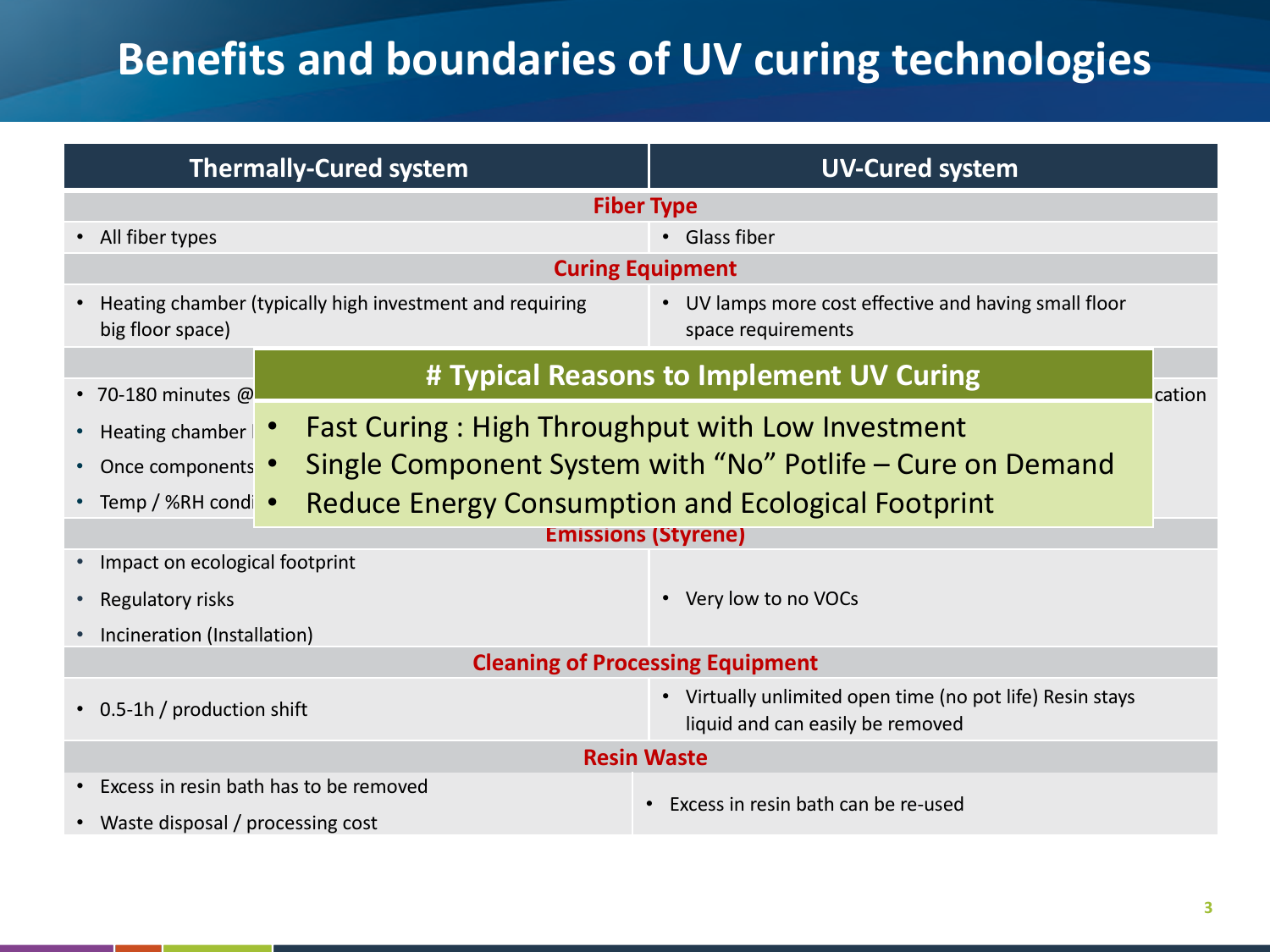### **Composites - Reinforcement**

- The reinforcement provides the strength or "carries the load" in a composite
	- Tensile strength of glass  $-500-725,000$  psi, tensile strength of resin  $\sim$ 10,000 psi
- Types of reinforcement
	- Glass: good mechanical properties, inexpensive, transparent to RF and UV (90% of reinforcements)
	- Carbon: great strength to weight ratio, can be brittle
	- Basalt: fire resistance
	- Aramid: good mechanical properties , low density, good toughness
	- Thermoplastics: formable composites
	- Natural fibers: bio-based composites
- We will focus on glass reinforced composites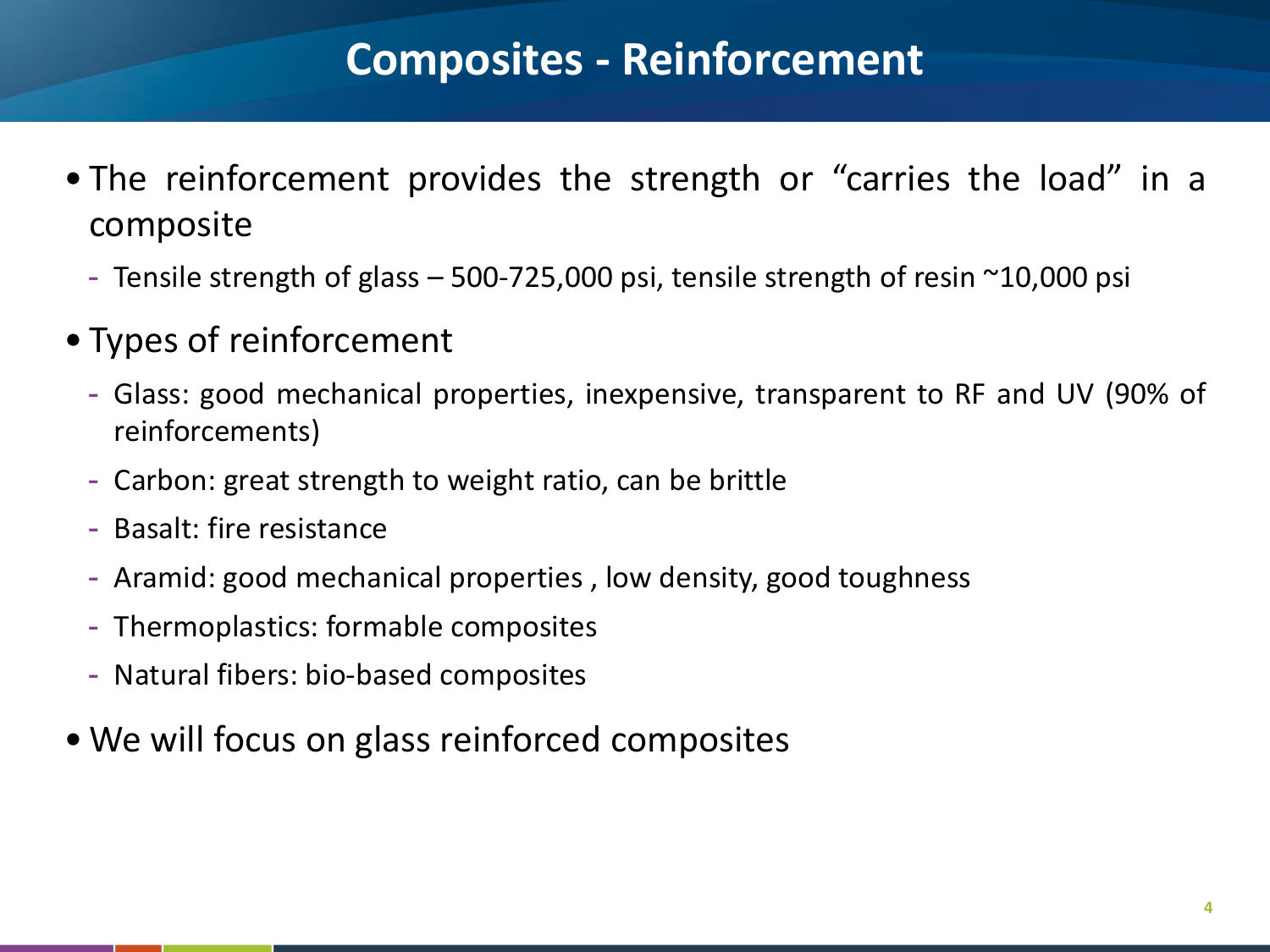### **Composites Manufacturing Methods**

- •Open mold vs. Closed mold
- For UV, open mold techniques offer easiest implementation
	- EB can be used for closed mold processes, but is far less common
	- •Manufacturing Methods
		- Filament winding
			- > Printing rollers, pressure vessels , tent poles
		- Pultrusion
			- > Strength elements in FOC, wind blades
		- Resin Transfer Molding (RTM) and Vacuum Assisted RTM (VaRTM)
		- Cured in Place Pipe (CIPP)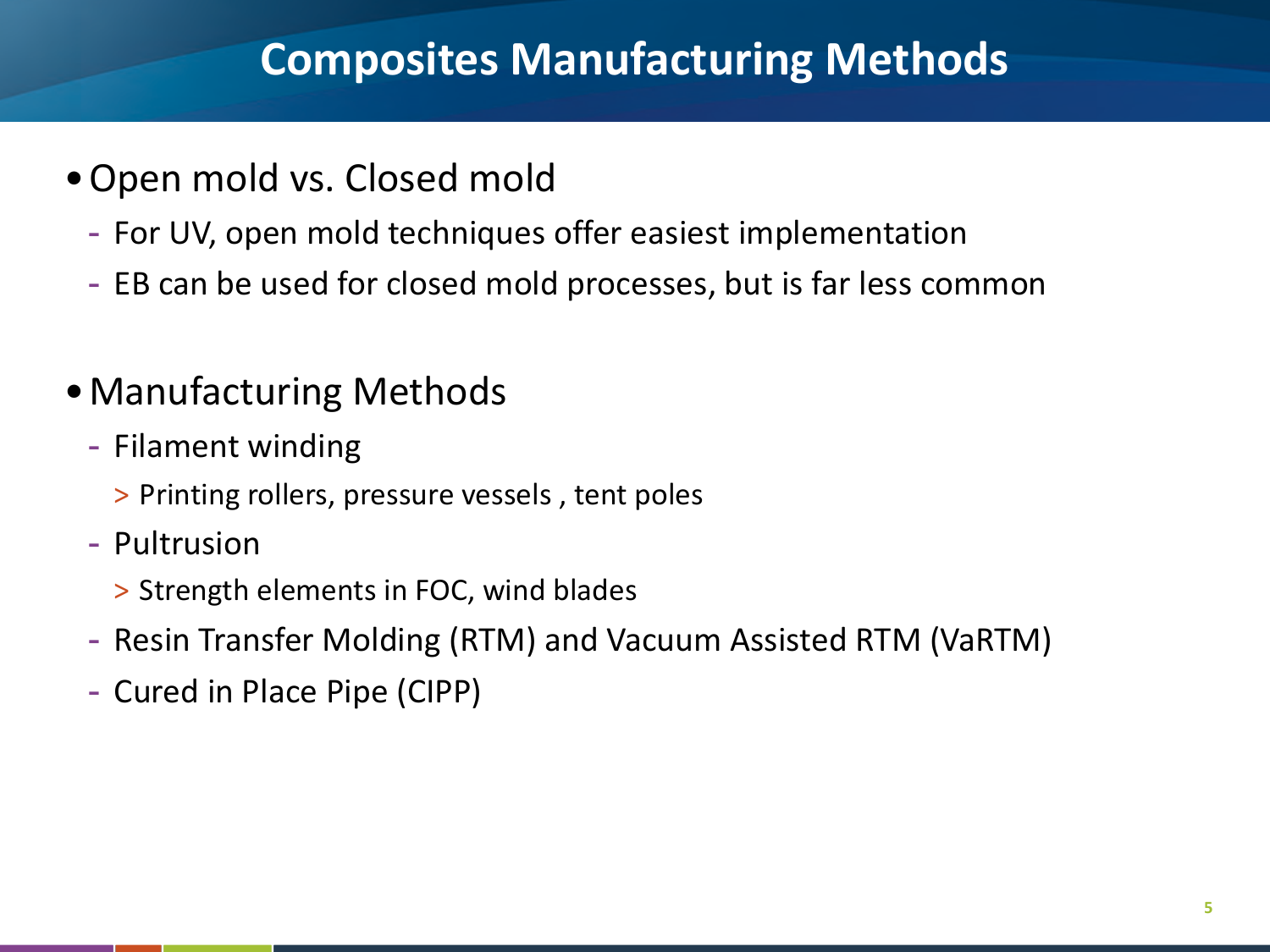## **Composites Manufacture – Filament Winding**



Challenges of thermally cured filament winding lines

- Two component resin system leads to pot life concerns and waste
- Continuous part rotation necessary during heating
- Mandrel turnover may be slow increased capital needed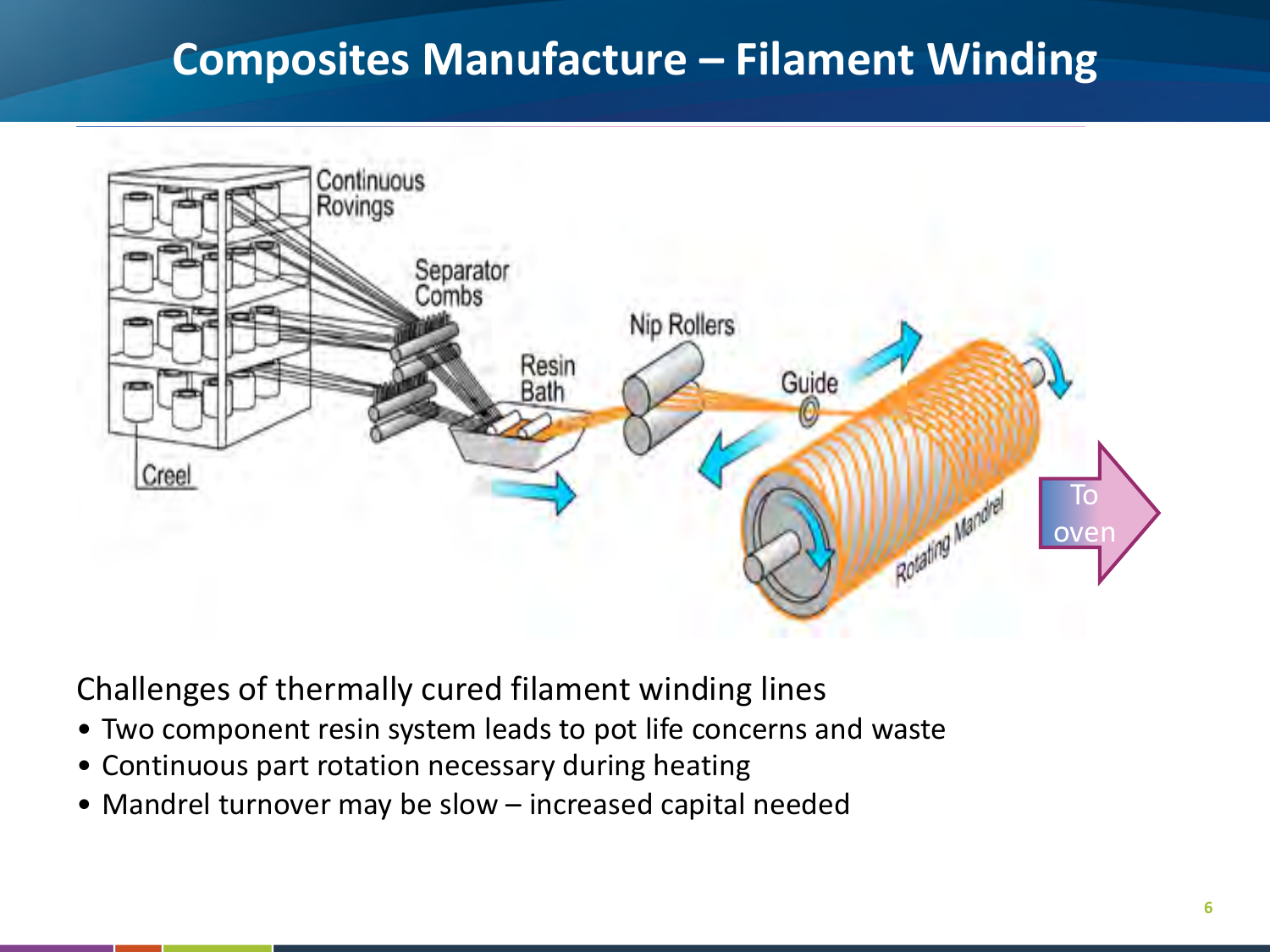## **Composites Manufacture – Filament Winding**



- Faster mandrel turnaround
- **Agenda** Extremely long pot life "cure on demand"
	- Cure process depends on UV intensity, NOT ambient temperature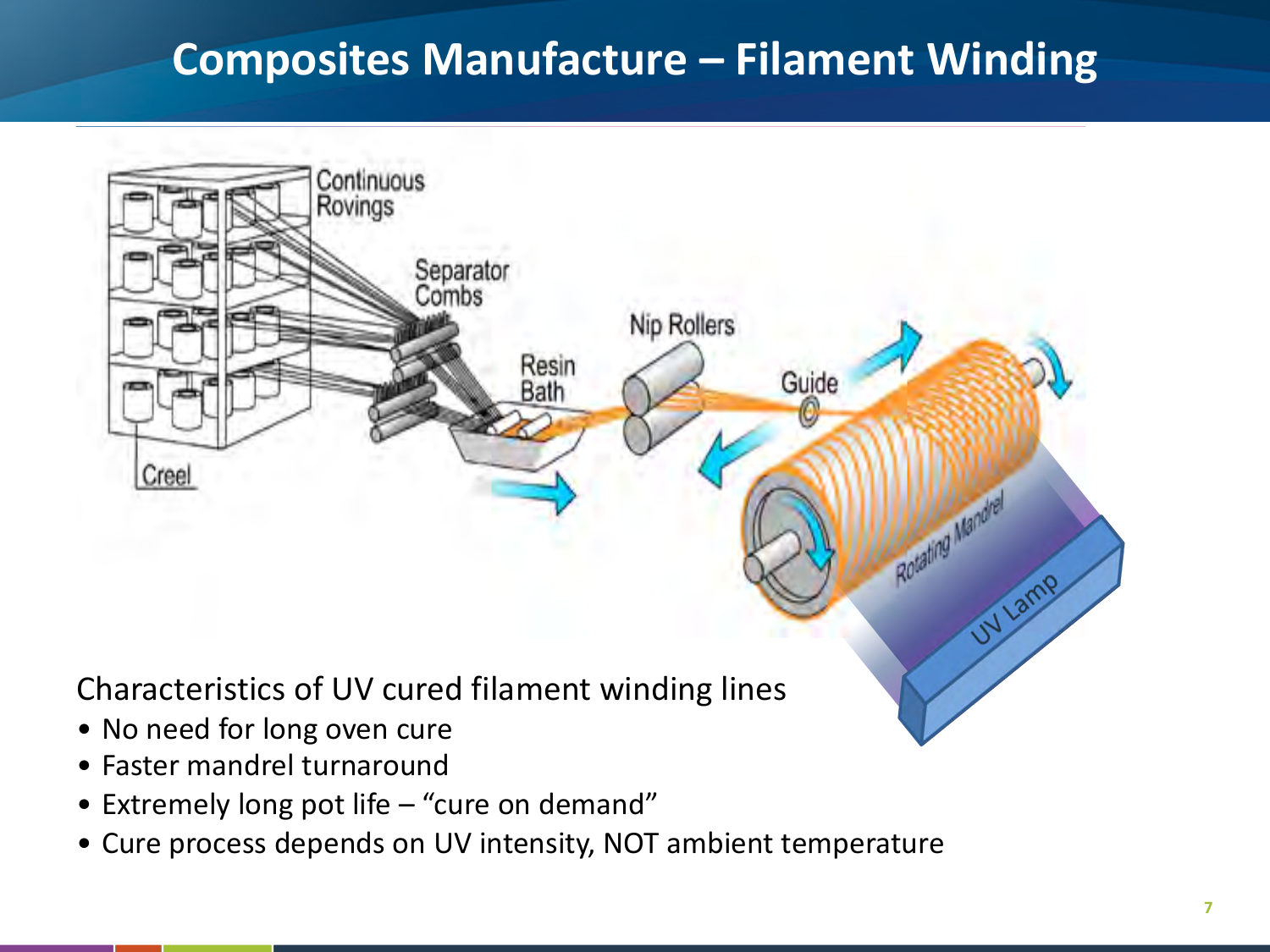#### **Composites Manufacture – Pultrusion**



Challenges of thermally cured pultrusion lines

- Line speed dependent on oven size, heat transfer rate, reaction kinetics
- Two component resin system leads to pot life concerns and waste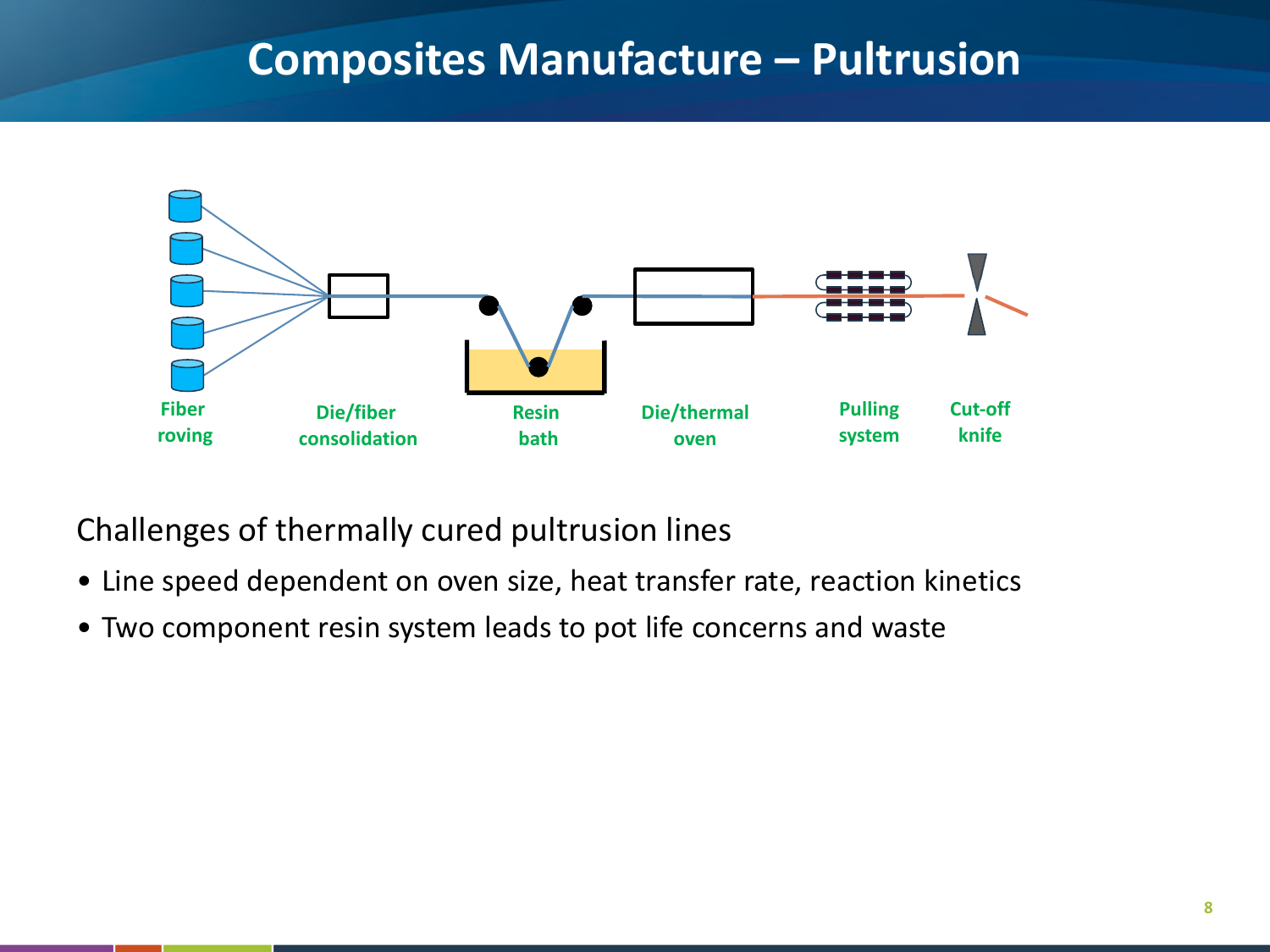#### **Composites Manufacture - Pultrusion**



Benefits of UV cured pultrusion lines

- Fast line speeds due to rapid UV cure process
- On demand cure means very long pot life and less waste
- Lamp installation without major line reconfiguration
- **V** Cure • Cure process depends on UV intensity, NOT ambient temperature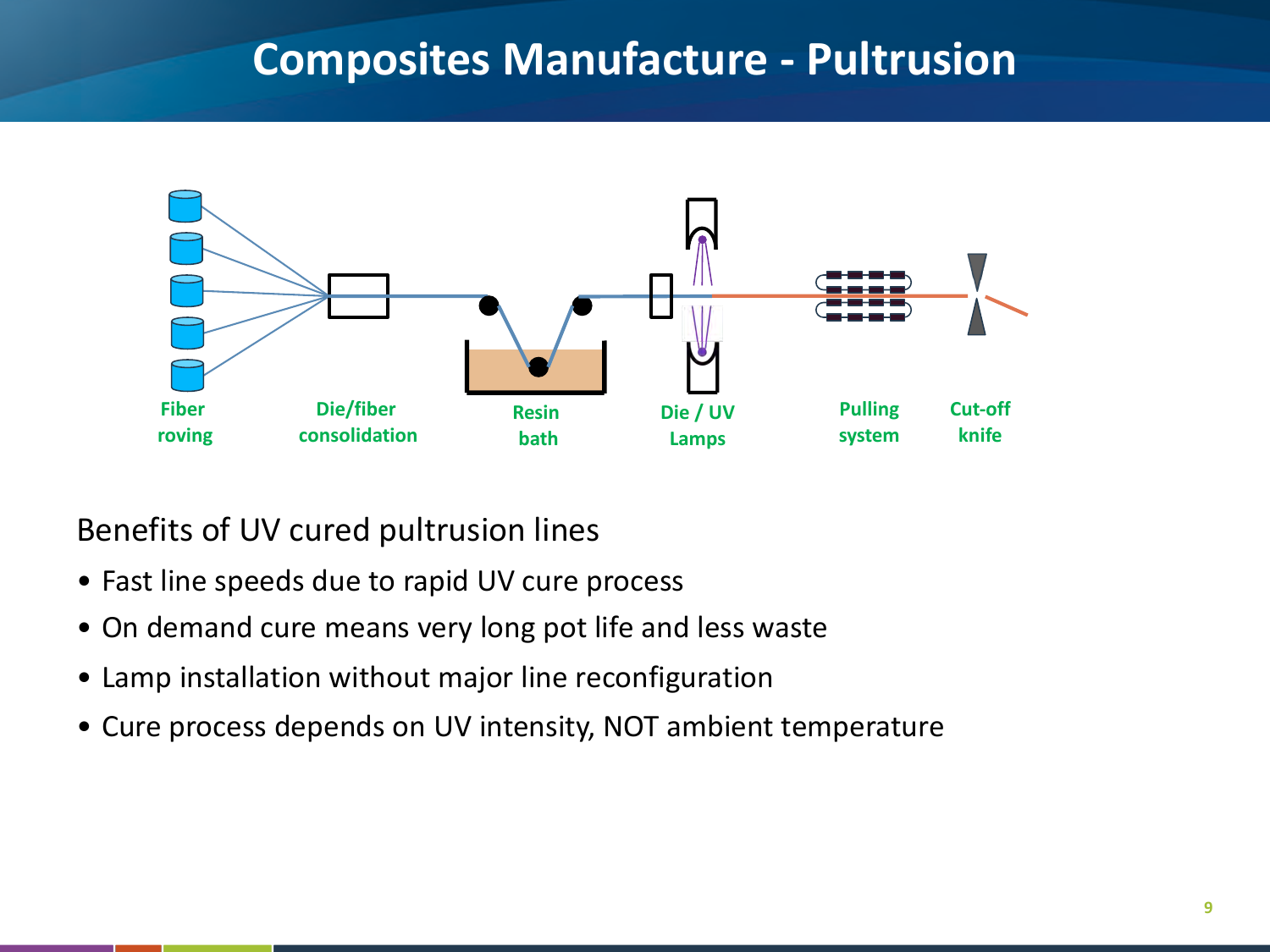## **Composites Manufacture – VaRTM (Vacuum Bagging)**



Benefits of UV cured vacuum bagging

- Fast line speeds due to rapid UV cure process
- On demand cure means very long pot life and less waste
- Lamp installation without major line reconfiguration
- **Property** • Cure process depends on UV intensity, NOT ambient temperature
	- Easy process produces flat test pieces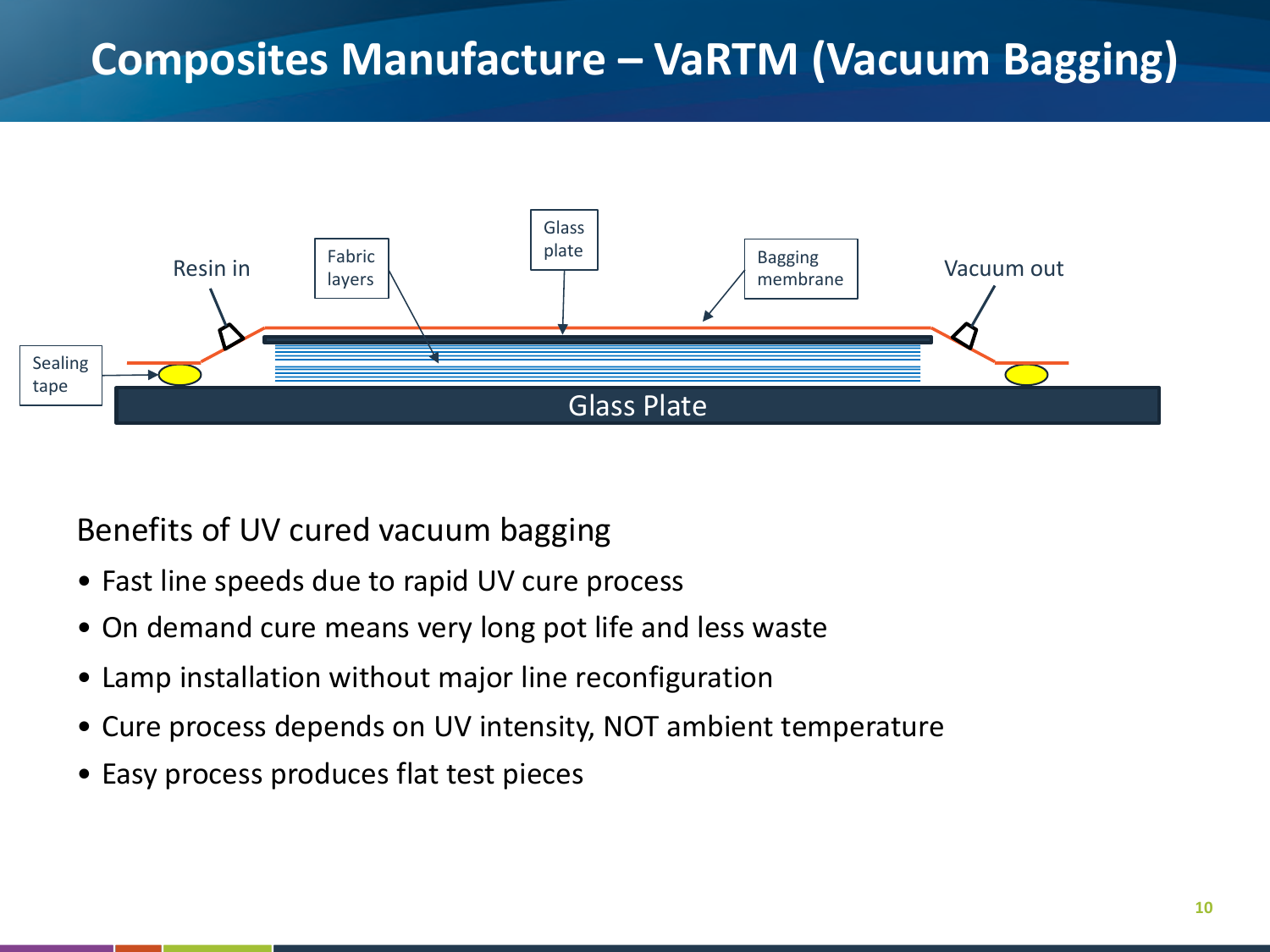#### **Composites Manufacture – Cure Depth**

- There are a number of advantages to using UV vs. thermal energy to cure composites: increased throughput, very long pot lives, reduced waste, and a wide breadth of properties.
- A challenge for UV energy is depth of cure. Energy is attenuated with increasing composite thickness. A property gradient can occur across the thickness of the part.
- Determine maximum thickness that can be cure, then try to augment with second reaction.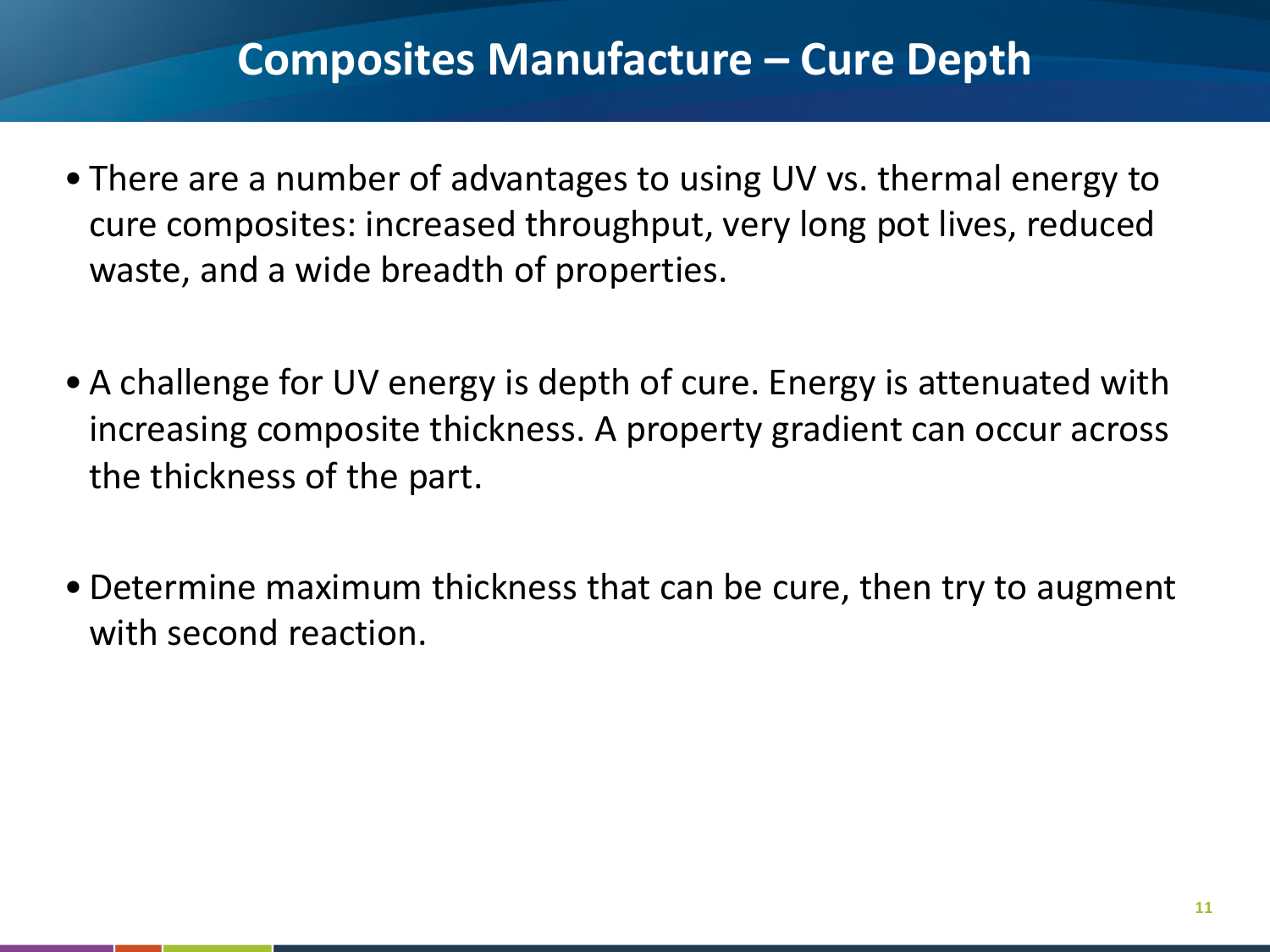#### **Formulations – Cure Depth**

| <b>Raw Material</b>                                   |     |  |  |  |
|-------------------------------------------------------|-----|--|--|--|
| <b>Bis-A Epoxy acrylate</b>                           | 12  |  |  |  |
| Cyclic aliphatic diacrylate                           | 87  |  |  |  |
| Phenyl bis(2,4,6-<br>trimethylbenzoyl)phosphine oxide | 0.5 |  |  |  |

Vacuum bag processed 55 layer fabric composite, Two thin quartz plates were inserted to separate 6 layers from top and bottom. The thin composite samples  $($   $\sim$  1.3 mm) were removed for DMA testing Lamp: Autoshot UVA400 lamp Cure time: 1 hr Energy density: 1115 J/cm2 Thickness of composite :  $\sim 12$  mm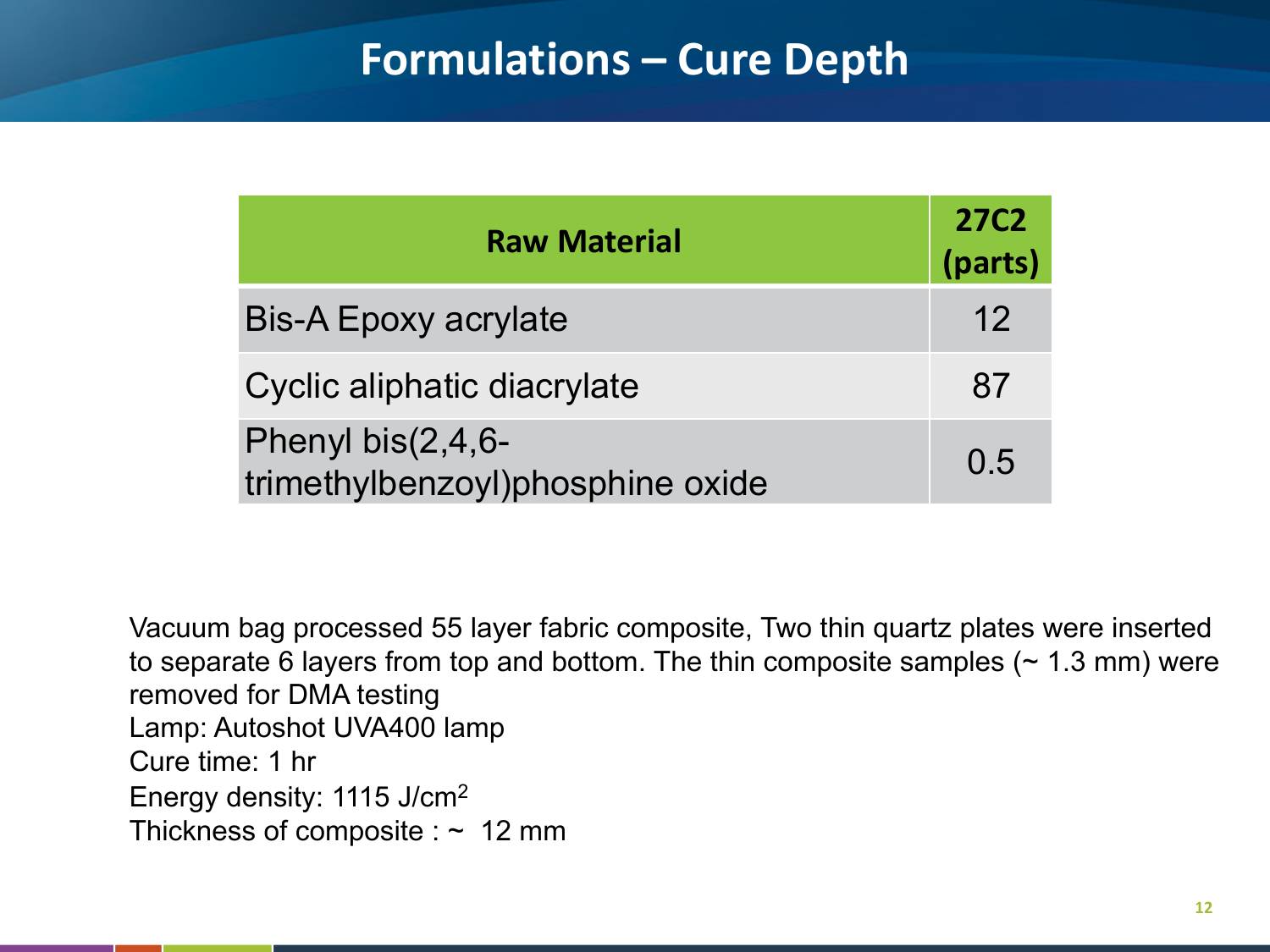#### **Formulations – Cure Depth**

|               | % Double bond<br>conversion | Tg by tan δ, °C | $\sqrt{\text{Tg}}$ by E'', $\text{C}$ $\sqrt{\text{S}$ |
|---------------|-----------------------------|-----------------|--------------------------------------------------------|
| Top           | 90                          | 193             | 173                                                    |
| <b>Bottom</b> | 79                          | 153             | 130                                                    |

Need to address the property gradient with secondary reaction that is not dependent on UV energy.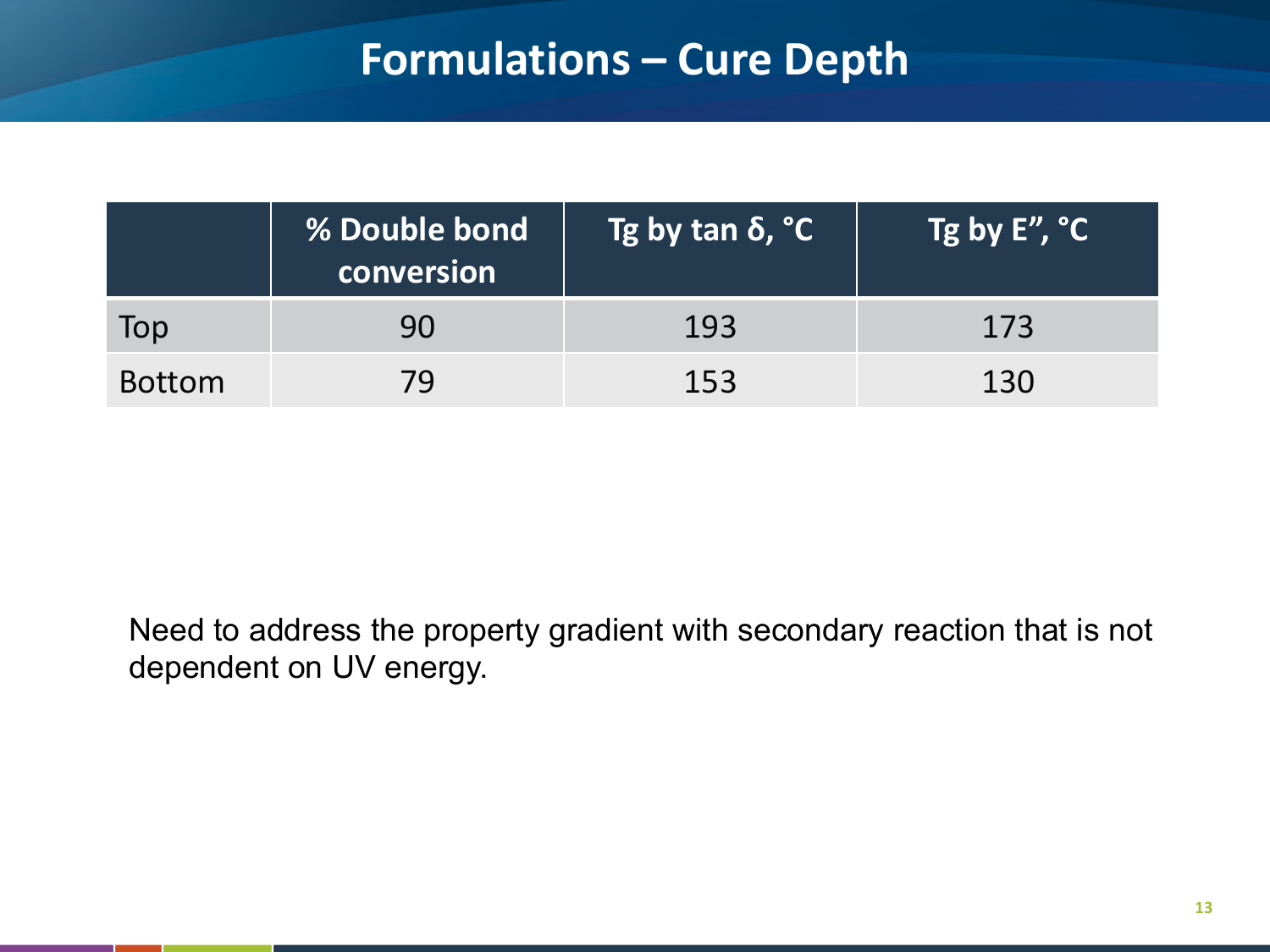### **Formulations – Cure Depth in Filament Winding**

| <b>Raw Material</b>                               | 142A1<br>(parts) | <b>142A1P</b><br>(parts) |
|---------------------------------------------------|------------------|--------------------------|
|                                                   | <b>UV</b>        | UV+ Thermal              |
| <b>Bis-A Epoxy acrylate</b>                       | 55               | 55                       |
| Hexanediol diacrylate                             | 45               | 45                       |
| Deaerator                                         | 1                | 1                        |
| 2-Hydroxy-2-methyl-1-phenyl propanone             | $\overline{2}$   | 1                        |
| Phenyl bis(2,4,6-trimethylbenzoyl)phosphine oxide | 0.5              | 0.5                      |
| Peroxide (thermal initiator)                      |                  | 5                        |

**Agenda** Cure conditions: Hg lamp @ 2" distance, 5 minute cure time while mandrel still rotating (total energy density  $\sim$  250 J/cm<sup>2</sup>)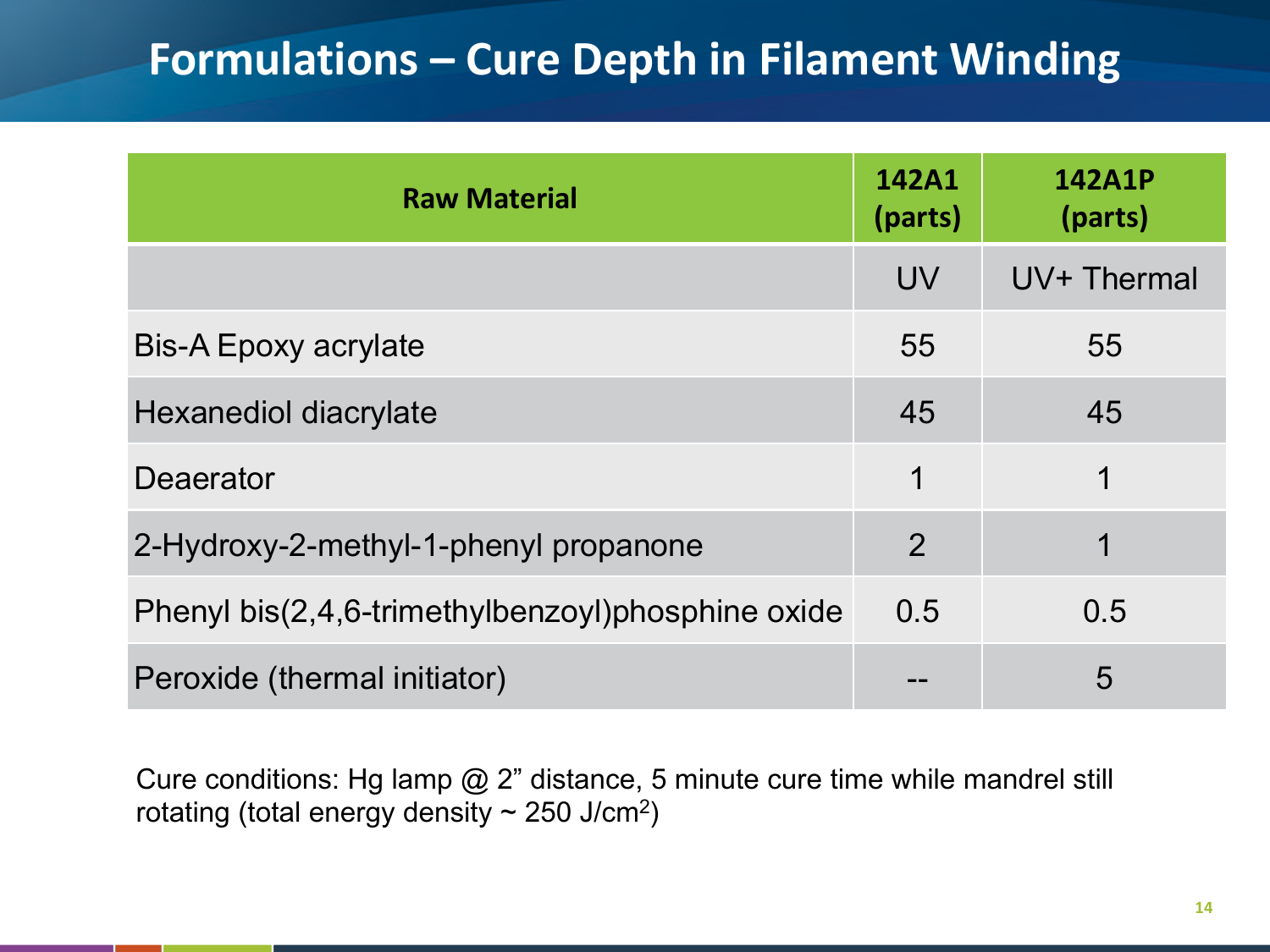

High degree of double bond conversion at surface of composite with and without addition of peroxide Addition of peroxide increases cure at inner surface of filament wound cylinder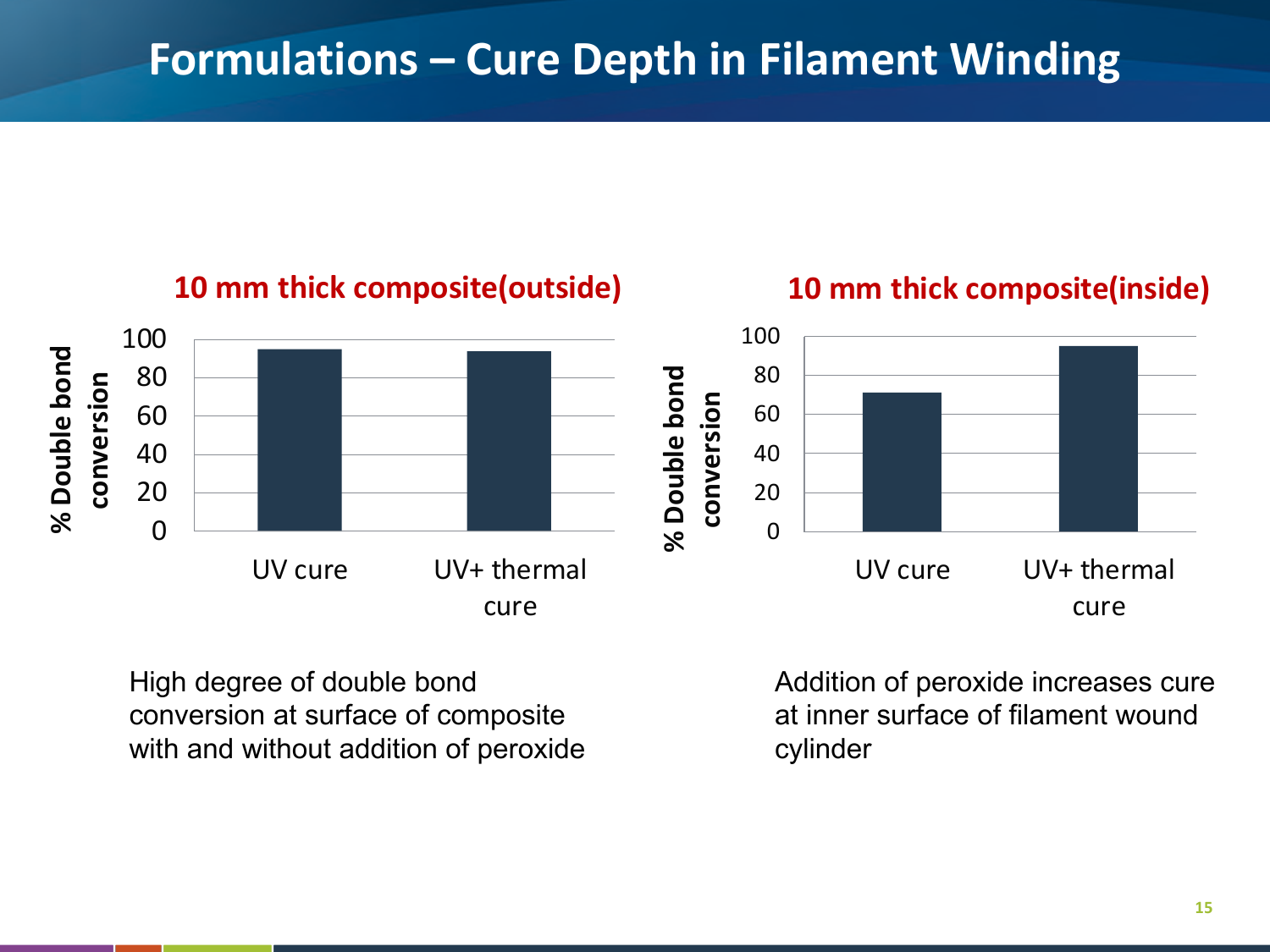- •Increased cure depth with inclusion of 2<sup>nd</sup> cure
- Heat from Hg lamp + heat from cure may generate discoloration
- •Future work will involve LED curing to reduce heat from lamp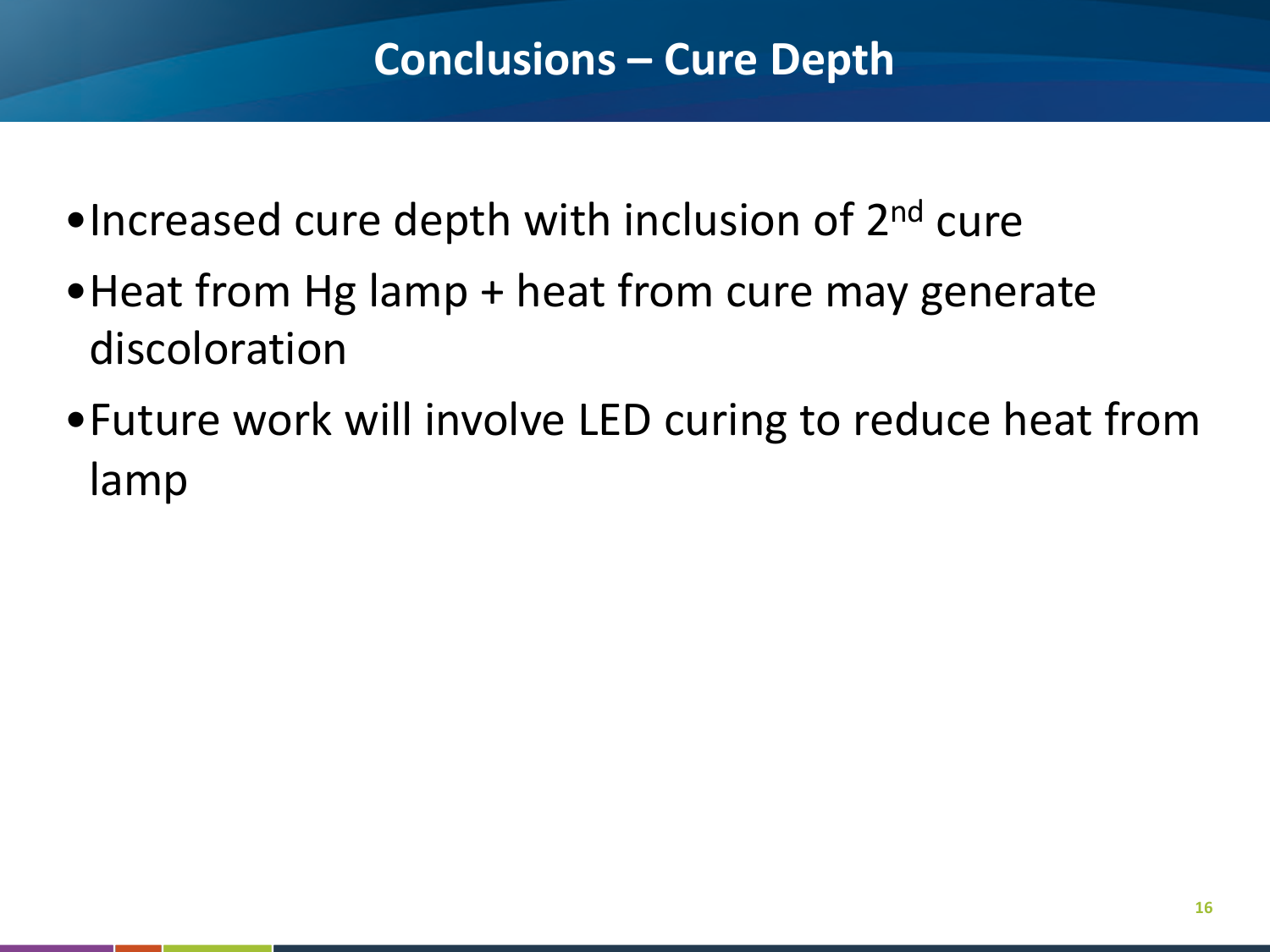#### **Composites Manufacture – Composite Properties**

•Measure the effect of diluent and oligomer on liquid, free film, and final composite properties.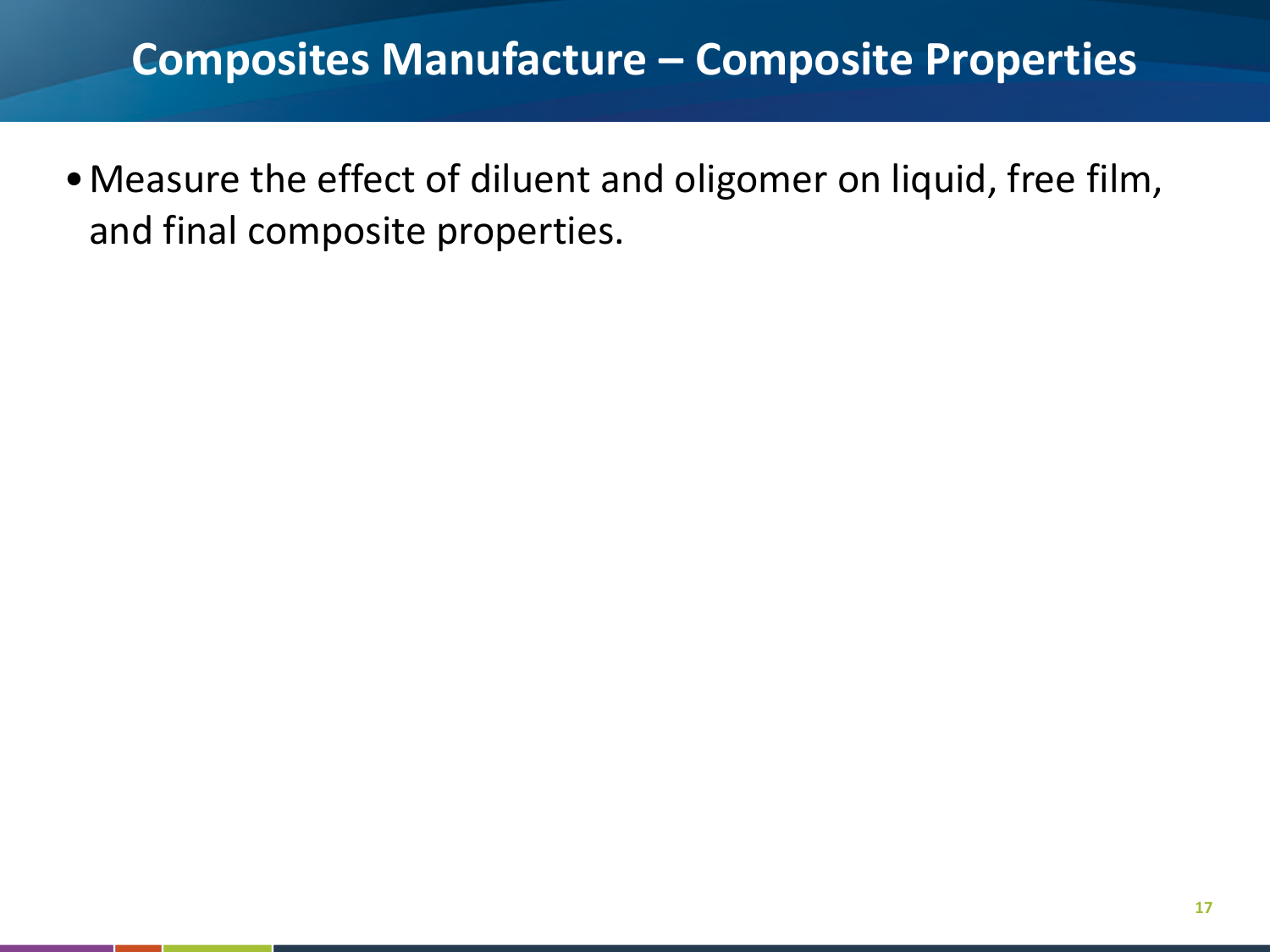## **Formulations – Composite Properties**

| <b>Raw Material</b>                               | 143<br>A <sub>0</sub> | 143<br>$\mathbf C$ | 143<br>D | 143<br>E | 143<br><b>B0</b> | 143<br>F | 143<br>G | 143<br>н |
|---------------------------------------------------|-----------------------|--------------------|----------|----------|------------------|----------|----------|----------|
| <b>Bis-A Epoxy acrylate</b>                       | 55.0                  | 20.0               | 12.0     | 38.0     | 30.0             | 12.5     | 10.0     | 15.0     |
| Aliphatic urethane diacrylate                     |                       |                    |          |          | 30.0             | 12.5     | 10.0     | 15.0     |
| Hexanediol diacrylate                             | 45.0                  |                    |          | 38.0     | 40.0             |          |          | 30.0     |
| Trimethylolpropane triacrylate                    |                       | 80.0               |          |          |                  | 75.0     |          |          |
| Cyclic aliphatic diacrylate                       |                       |                    | 88.0     |          |                  |          | 80.0     |          |
| Ethoxylated aromatic diacrylate                   |                       |                    |          | 24.0     |                  |          |          | 40.0     |
| 2-Hydroxy-2-methyl-1-phenyl propanone             | 2.0                   | 2.0                | 2.0      | 2.0      | 2.0              | 2.0      | 2.0      | 2.0      |
| Phenyl bis(2,4,6-trimethylbenzoyl)phosphine oxide | 0.5                   | 0.5                | 0.5      | 0.5      | 0.5              | 0.5      | 0.5      | 0.5      |
| Viscosity @ 25°C                                  | 356                   | 330                | 338      | 283      | 400              | 440      | 457      | 329      |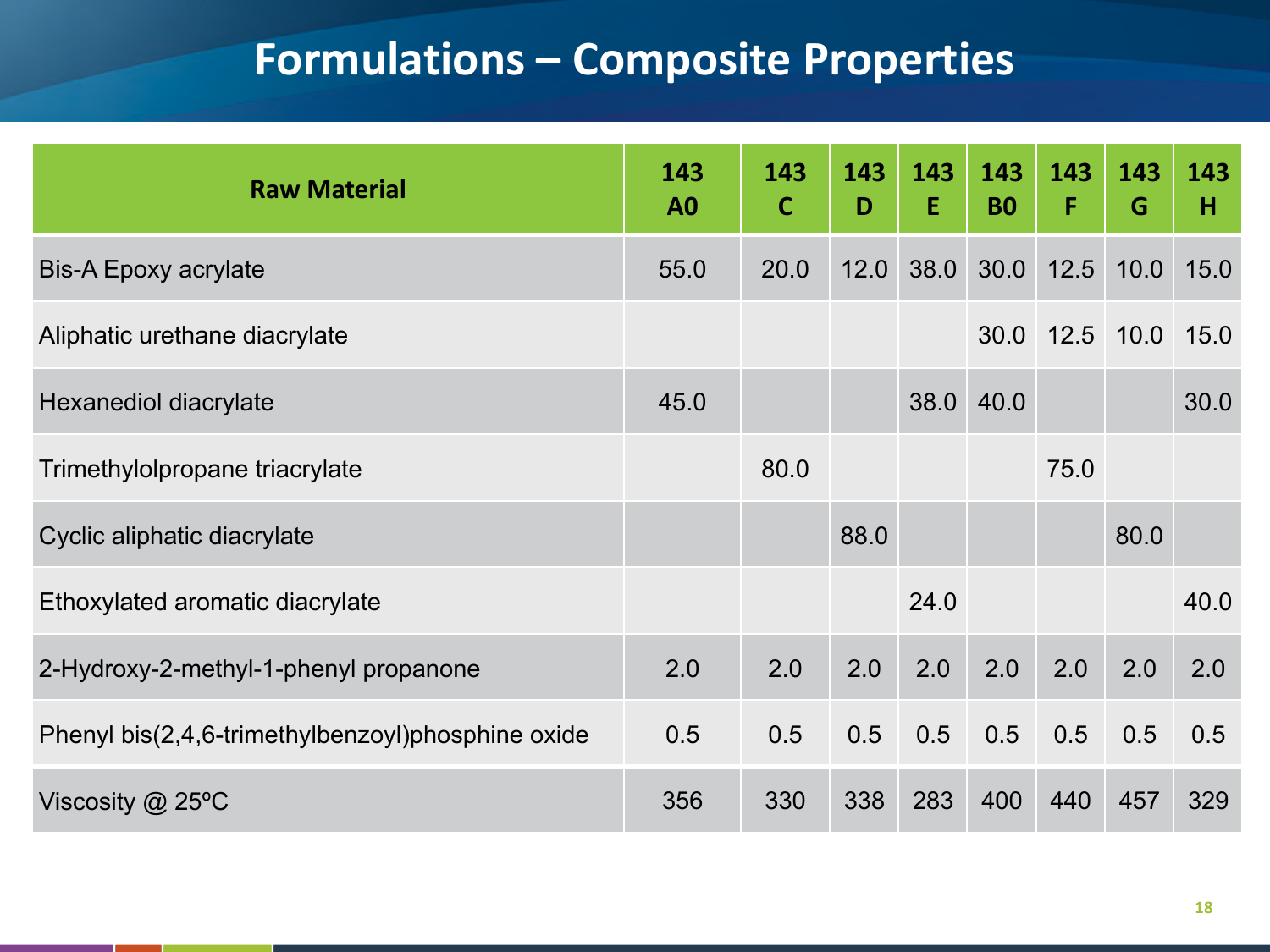#### **Formulations – Composite Properties**

| <b>3 Point Bend</b><br>(2 layers, 5 min cure $@2"$ ) | 143<br>A <sub>0</sub> | 143    | 143<br>D | 143<br>E | 143<br><b>BO</b> | 143<br>F | 143<br>G | 143<br>H |
|------------------------------------------------------|-----------------------|--------|----------|----------|------------------|----------|----------|----------|
| Fiber content (wt. %)                                | 65                    | 59     | 63       | 66       | 66               | 68       | 68       | 66       |
| Flexural strength (psi)                              | 86411                 | 118862 | 125342   | 95801    | 86234            | 132702   | 142031   | 122012   |
| Maximum strain (%)                                   | 3.4                   | 4.0    | 4.0      | 3.1      | 2.8              | 3.8      | 3.8      | 3.5      |

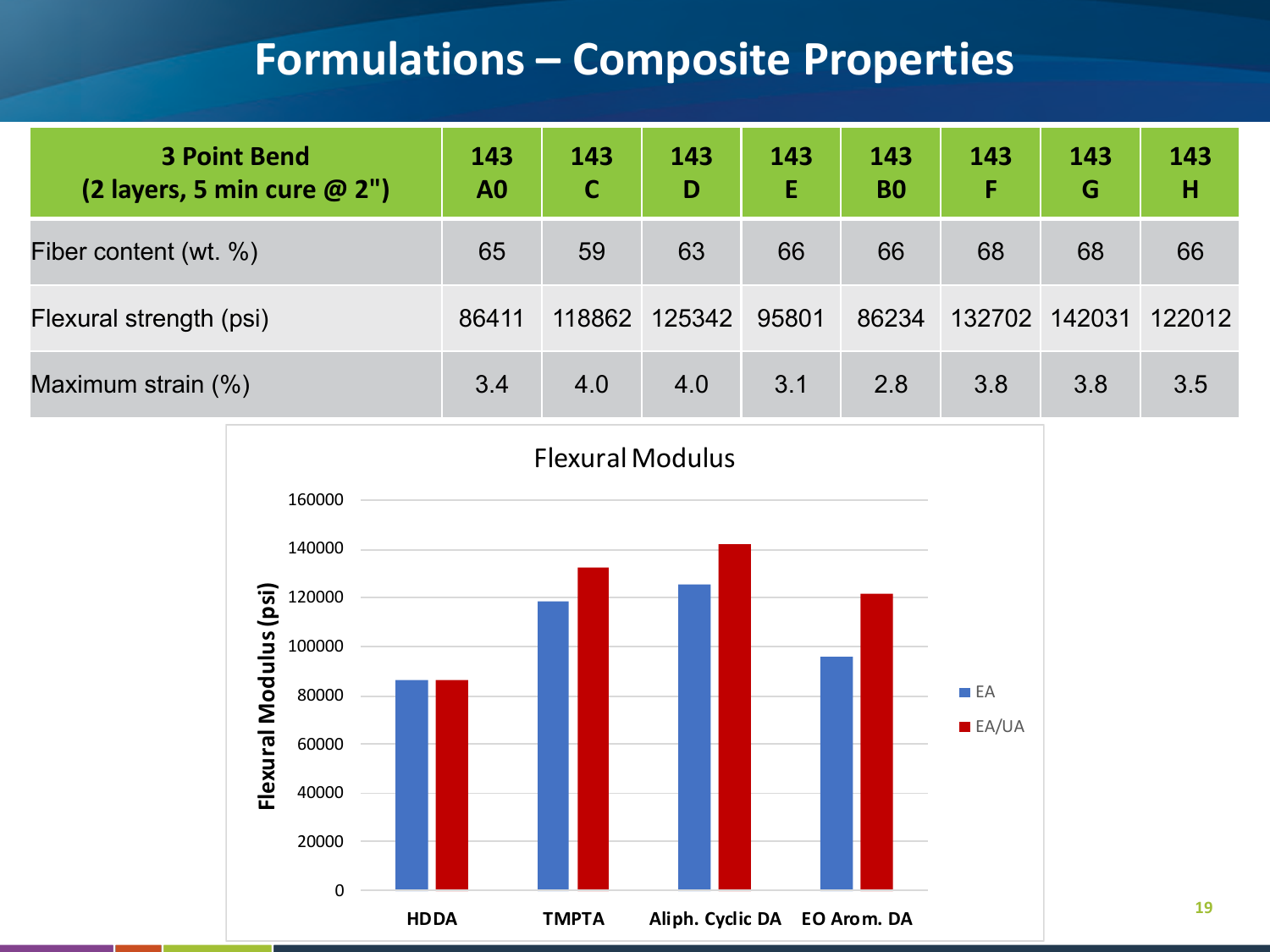#### **Formulations – Composite Properties**

| Interlaminar Shear Strength, ILSS<br>(8 layers, 5 min cure @ 2") | 143<br>A0 | 143  | 143  | 143  | 143  | 143  | 143  | 143  |
|------------------------------------------------------------------|-----------|------|------|------|------|------|------|------|
| ILSS (psi)                                                       | 7043      | 5058 | 7816 | 6787 | 6371 | 5151 | 7331 | 6021 |

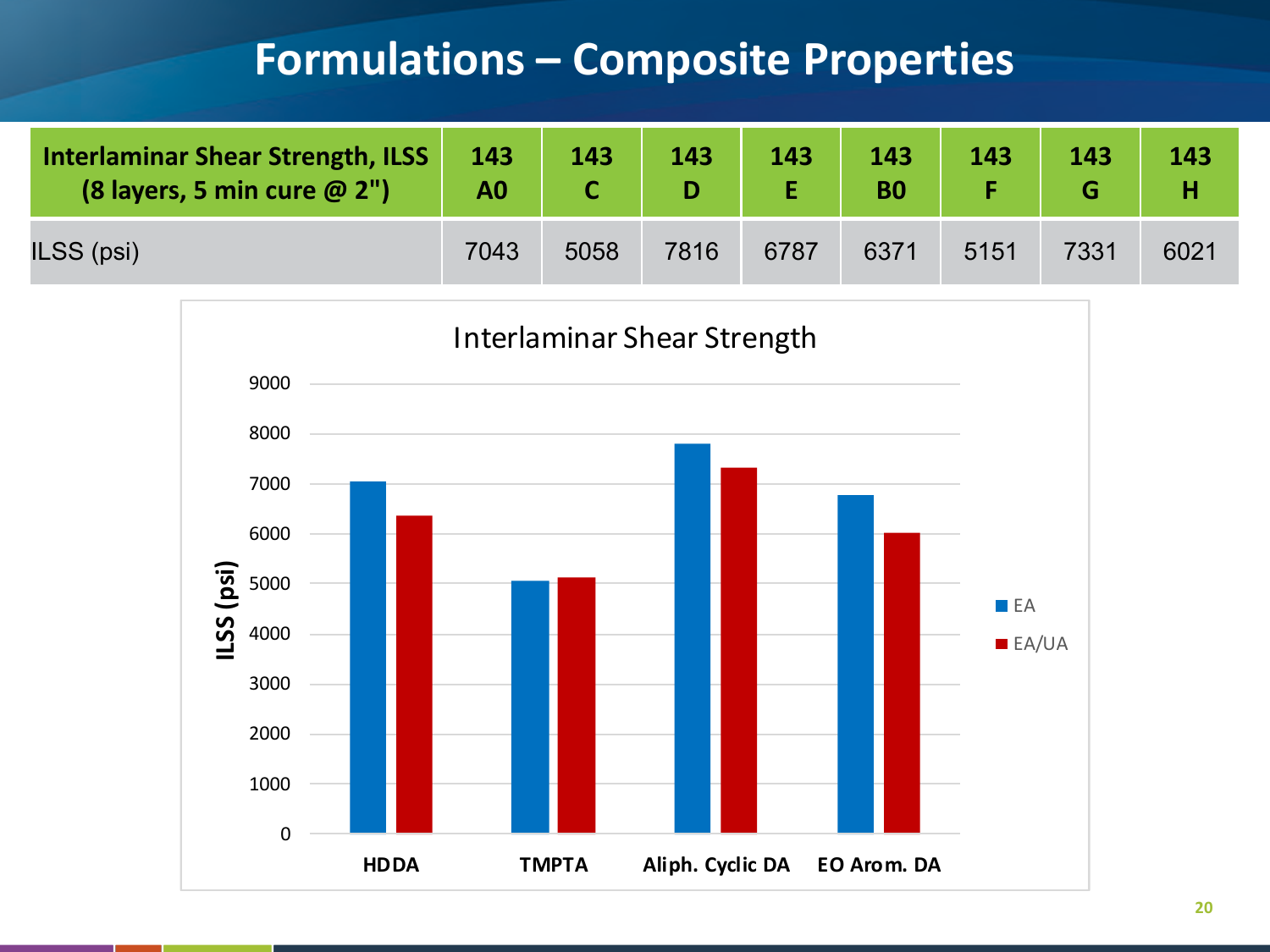- •Flexural strength increases with higher XLD, or inclusion of cyclic diluents
- •Flexural strength increases with inclusion of ALUA (toughener?)
- •ILSS increases with higher Tg monomers but not with increased XLD
- •ILSS decreases with inclusion of ALUA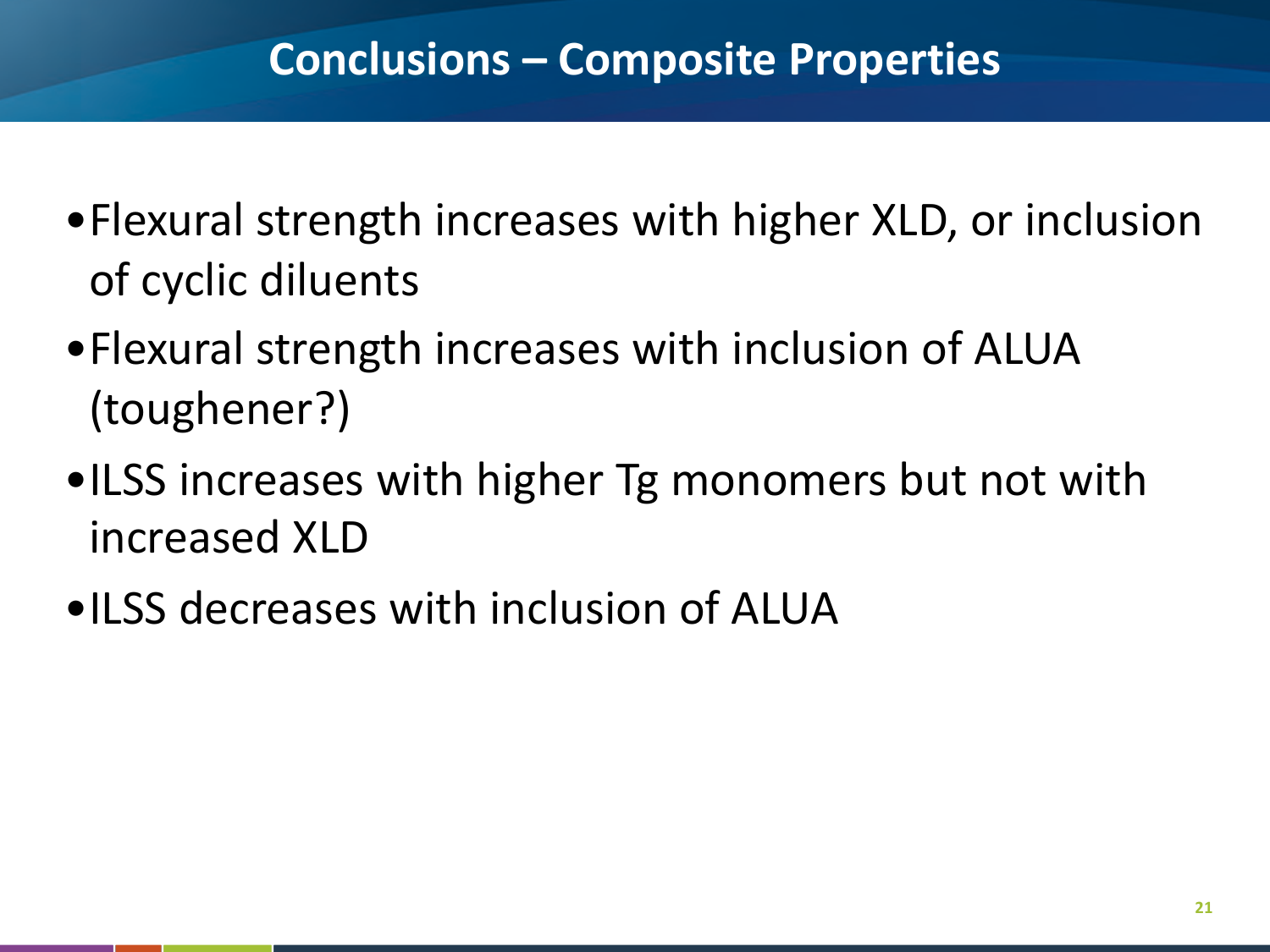## **Acknowledgements**

Patrice Roose (Drogenbos, Belgium)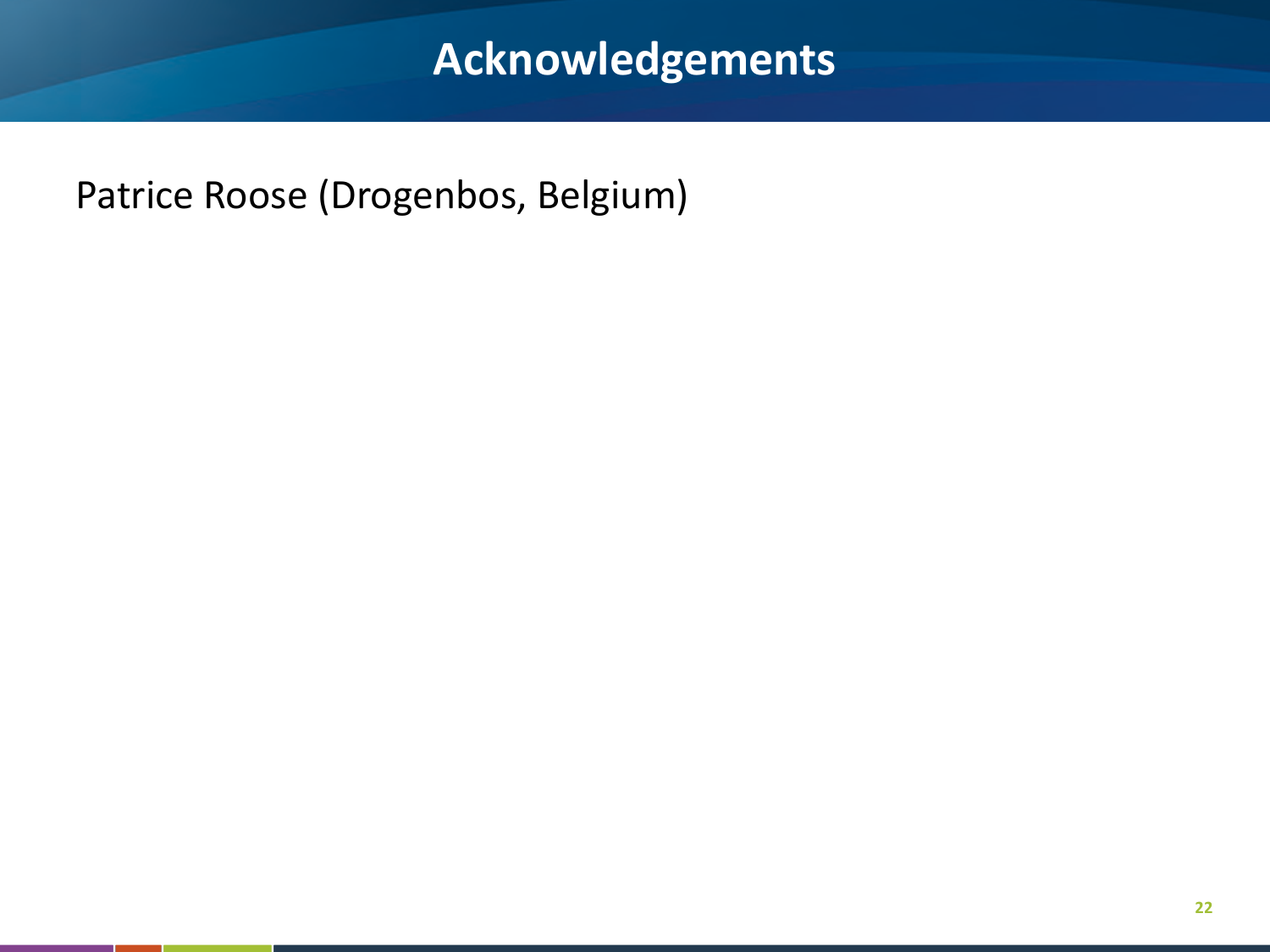**19 March 2020**

## **Visit allnex at Booth #301** Thank you

Tong Wang **Internal Contract Contract Contract Contract Contract Contract Contract Contract Contract Contract Contract Contract Contract Contract Contract Contract Contract Contract Contract Contract Contract Contract Cont** tong.wang@allnex.com jon.shaw@allnex.com (770) 280-8035 (770) 280-8370





**www.allnex.com**